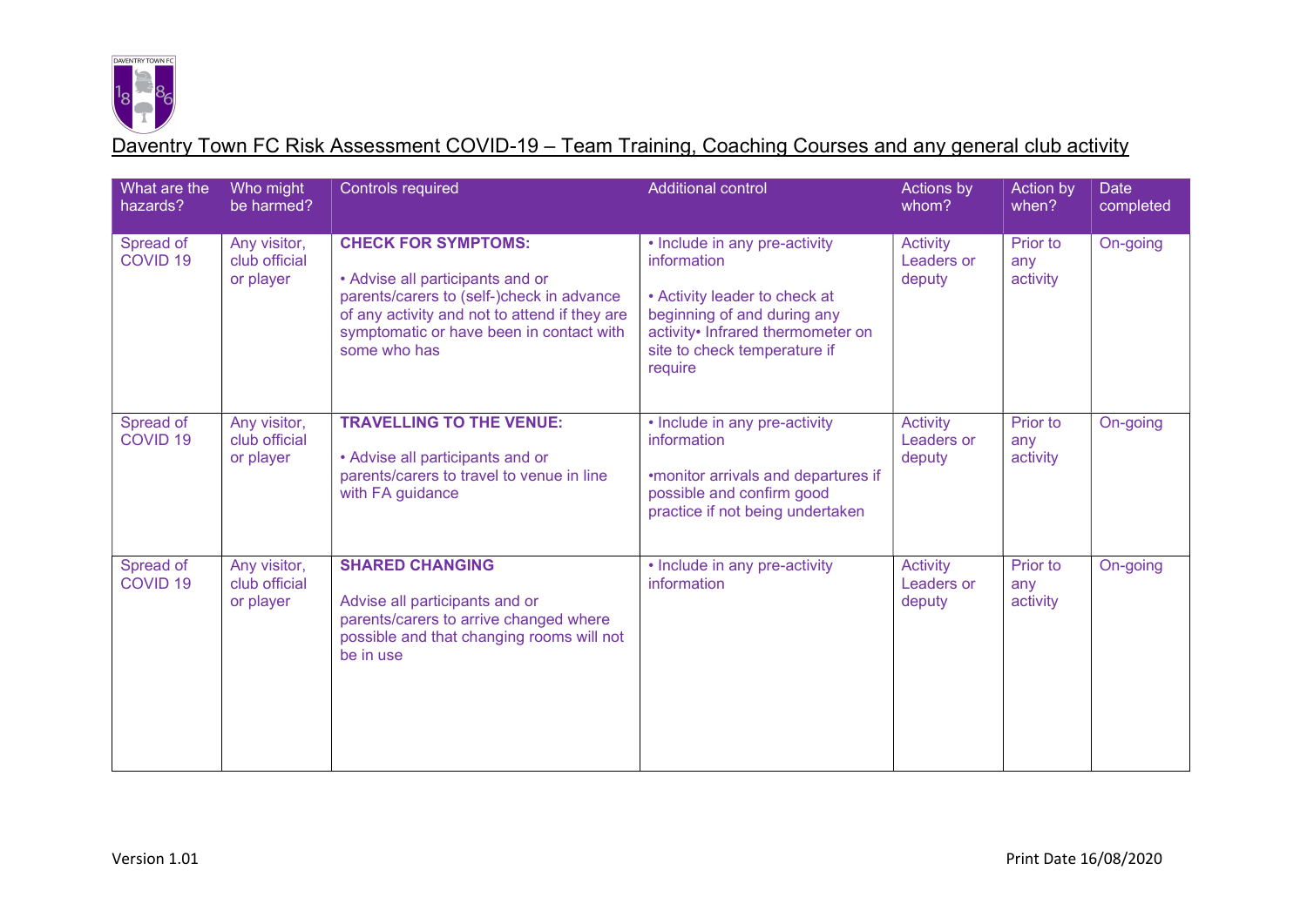

| What are the<br>hazards?         | Who might<br>be harmed?                    | <b>Controls required</b>                                                                                                                                                                                                                                                               | <b>Additional control</b>                                                                                                                                                                                             | Actions by<br>whom?                                                       | Action by<br>when?                           | <b>Date</b><br>completed |
|----------------------------------|--------------------------------------------|----------------------------------------------------------------------------------------------------------------------------------------------------------------------------------------------------------------------------------------------------------------------------------------|-----------------------------------------------------------------------------------------------------------------------------------------------------------------------------------------------------------------------|---------------------------------------------------------------------------|----------------------------------------------|--------------------------|
| Spread of<br>COVID <sub>19</sub> | Any visitor,<br>club official<br>or player | <b>PROMOTING GOOD HYGIENE:</b><br>• Provide additional hand sanitisers in any<br>toilet in use<br>• Clearly direct people to where they can<br>wash their hands.<br>• Ensure that all handwashing stations are<br>in good working order and provide soap,<br>water and hand sanitiser. | Check process (sanitiser, soap<br>and paper towels and<br>handwashing stations).<br>• Daily stock check (sanitiser,<br>soap and paper towels).<br>• Daily check (promotion posters<br>and signage).                   | <b>Clubhouse</b><br>Management<br>Activity<br><b>Leaders or</b><br>deputy | Prior to<br>and<br>during<br>any<br>activity | On-going                 |
| Spread of<br>COVID <sub>19</sub> | Any visitor,<br>club official<br>or player | <b>PROMOTING GOOD HYGIENE:</b><br>• Equipment to be cleaned after each<br>session                                                                                                                                                                                                      | • Activity leader to undertake this<br>• Check equipment pre-activity too<br>and clean if required<br>• Club to provide suitable cleaning<br>products                                                                 | <b>Activity</b><br>Leaders or<br>deputy                                   | After any<br>activity                        | On-going                 |
| Spread of<br>COVID <sub>19</sub> | Any visitor,<br>club official<br>or player | <b>PROMOTING GOOD HYGIENE:</b><br>• Advise all participants and or<br>parents/carers to bring own hand sanitiser<br>and water bottle                                                                                                                                                   | • Include in any pre-activity<br>briefing<br>• Activity leader to check at<br>beginning of any activity<br>• Remind participants to use hand<br>sanitiser during session especially<br>if they touch shared equipment | <b>Activity</b><br>Leaders or<br>deputy                                   | Prior to<br>and<br>during<br>any<br>activity | On-going                 |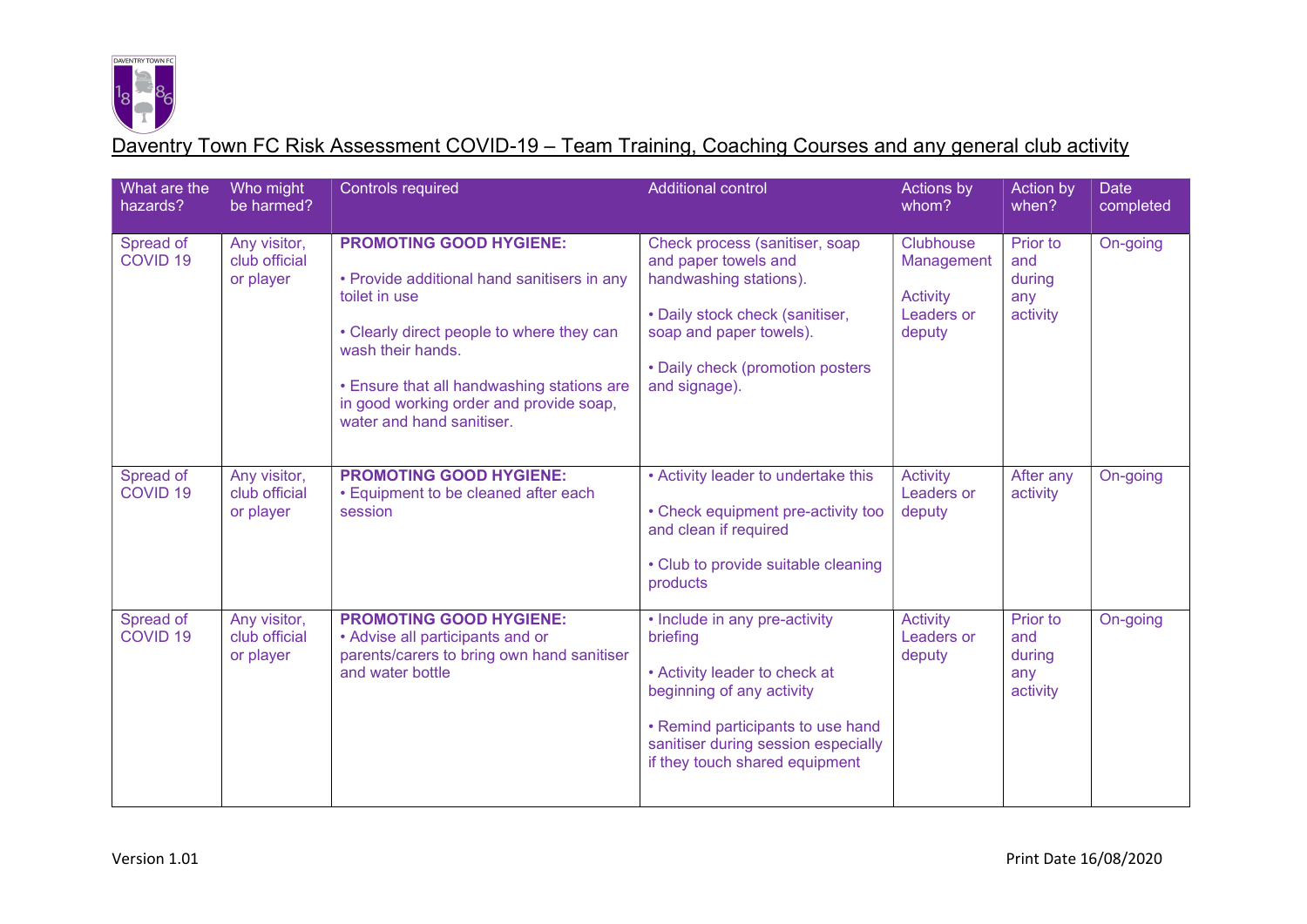

| What are the<br>hazards?         | Who might<br>be harmed?                    | <b>Controls required</b>                                                                                                                                                                                                                                                                                                                                                                                                                                                                                                                                                                                                                                                 | <b>Additional control</b>                                                                                                                                                                                                                                                   | Actions by<br>whom?                                         | Action by<br>when?                           | <b>Date</b><br>completed |
|----------------------------------|--------------------------------------------|--------------------------------------------------------------------------------------------------------------------------------------------------------------------------------------------------------------------------------------------------------------------------------------------------------------------------------------------------------------------------------------------------------------------------------------------------------------------------------------------------------------------------------------------------------------------------------------------------------------------------------------------------------------------------|-----------------------------------------------------------------------------------------------------------------------------------------------------------------------------------------------------------------------------------------------------------------------------|-------------------------------------------------------------|----------------------------------------------|--------------------------|
| Spread of<br>COVID <sub>19</sub> | Any visitor,<br>club official<br>or player | <b>PROMOTING GOOD HYGIENE:</b><br>• Provide hygiene standards promotional<br>poster and signage throughout the<br>clubhouse.<br>• Use disposable paper towels in<br>handwashing facilities.<br><b>KEEP FACILITIES AND EQUIPMENT</b><br><b>CLEAN:</b><br>• Daily cleaning throughout the clubhouse.<br>• Identify high-contact touch points for<br>more regular cleaning (e.g. door handles,<br>grab rails, vending machines).<br>• Frequent cleaning of work areas and<br>equipment between use.<br>• Remove any non-essential items that<br>may be difficult to clean.<br>• Follow Public Health England guidance if<br>a COVID-19 case is reported at the<br>facility. | • Ensure volunteers and<br>personnel understand new<br>protocols and the importance of<br>good hygiene.<br>• A responsible person to check<br>cleaning has taken place as<br>planned.<br>• Weekly stock check (cleaning<br>products).<br>• Empty waste facilities regularly | Clubhouse<br>Management<br>Activity<br>Leaders or<br>deputy | Prior to<br>and<br>during<br>any<br>activity | On-going                 |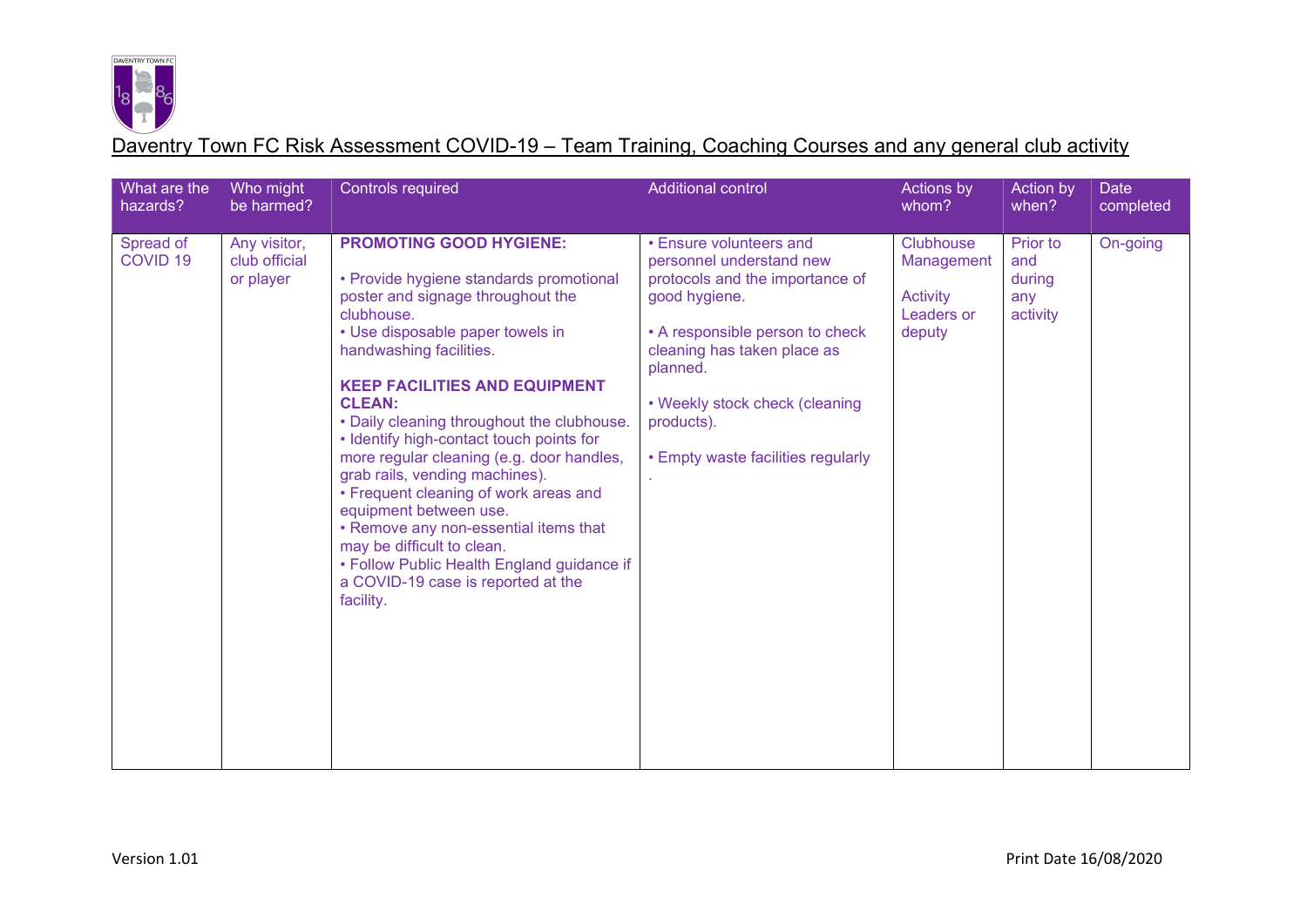

| What are the<br>hazards?         | Who might<br>be harmed?                    | <b>Controls required</b>                                                                                                                                                                                                                                                                                                                                                                | <b>Additional control</b>                                                                                                                                                                                                                                                                                                       | <b>Actions by</b><br>whom?                                       | Action by<br>when?                           | <b>Date</b><br>completed |
|----------------------------------|--------------------------------------------|-----------------------------------------------------------------------------------------------------------------------------------------------------------------------------------------------------------------------------------------------------------------------------------------------------------------------------------------------------------------------------------------|---------------------------------------------------------------------------------------------------------------------------------------------------------------------------------------------------------------------------------------------------------------------------------------------------------------------------------|------------------------------------------------------------------|----------------------------------------------|--------------------------|
| Spread of<br>COVID <sub>19</sub> | Any visitor,<br>club official<br>or player | <b>MAINTAINING SOCIAL DISTANCING</b><br><b>AND AVOIDINGCONGESTION:</b><br>• Provide signage so people can find their<br>destination quickly.<br>• Consider how people will enter/exit<br>venue and adjust this to reduce<br>congestion and contact between users<br>• only entrances / exits.<br>• Single / limited use of toilet facilities to<br>avoid congestion in confined spaces. | • Include in any pre-activity<br>information pack<br>.Include in any briefing -ensure<br>participants in activity are aware<br>to practise during downtime<br>•Posters in key areas• Monitor<br>effectiveness, especially at peak<br>times.<br>• Activity Leaders to check.<br>• Daily check (promotion posters<br>and signage) | <b>Activity</b><br>Leaders or<br>deputy                          | Prior to<br>and<br>during<br>any<br>activity | On-going                 |
| Spread of<br>COVID <sub>19</sub> | Any visitor,<br>club official<br>or player | <b>SUPPORTING TRACK AND TRACE</b><br>• Ensure participants/attendees are<br>recorded.                                                                                                                                                                                                                                                                                                   | • Include registration in any pre-<br>activity information pack<br>• On-activity registration                                                                                                                                                                                                                                   | <b>Activity</b><br>Leaders or<br>deputy                          | Prior to<br>any<br>activity                  | On-going                 |
| Spread of<br>COVID <sub>19</sub> | Any visitor,<br>club official<br>or player | PARTICIPATION IN ACTIVITY:<br>• Any activity to be run line with FA<br>Guidance                                                                                                                                                                                                                                                                                                         | • Ensure leaders are aware of<br>current guidance<br>•Monitor sessions and where it<br>does not run in line with guidance<br>or an issue occurs ask relevant<br>participants to sanitise hands                                                                                                                                  | <b>Club Officials</b><br><b>Activity</b><br>Leaders or<br>deputy | <b>During</b><br>any<br>activity             | On-going                 |